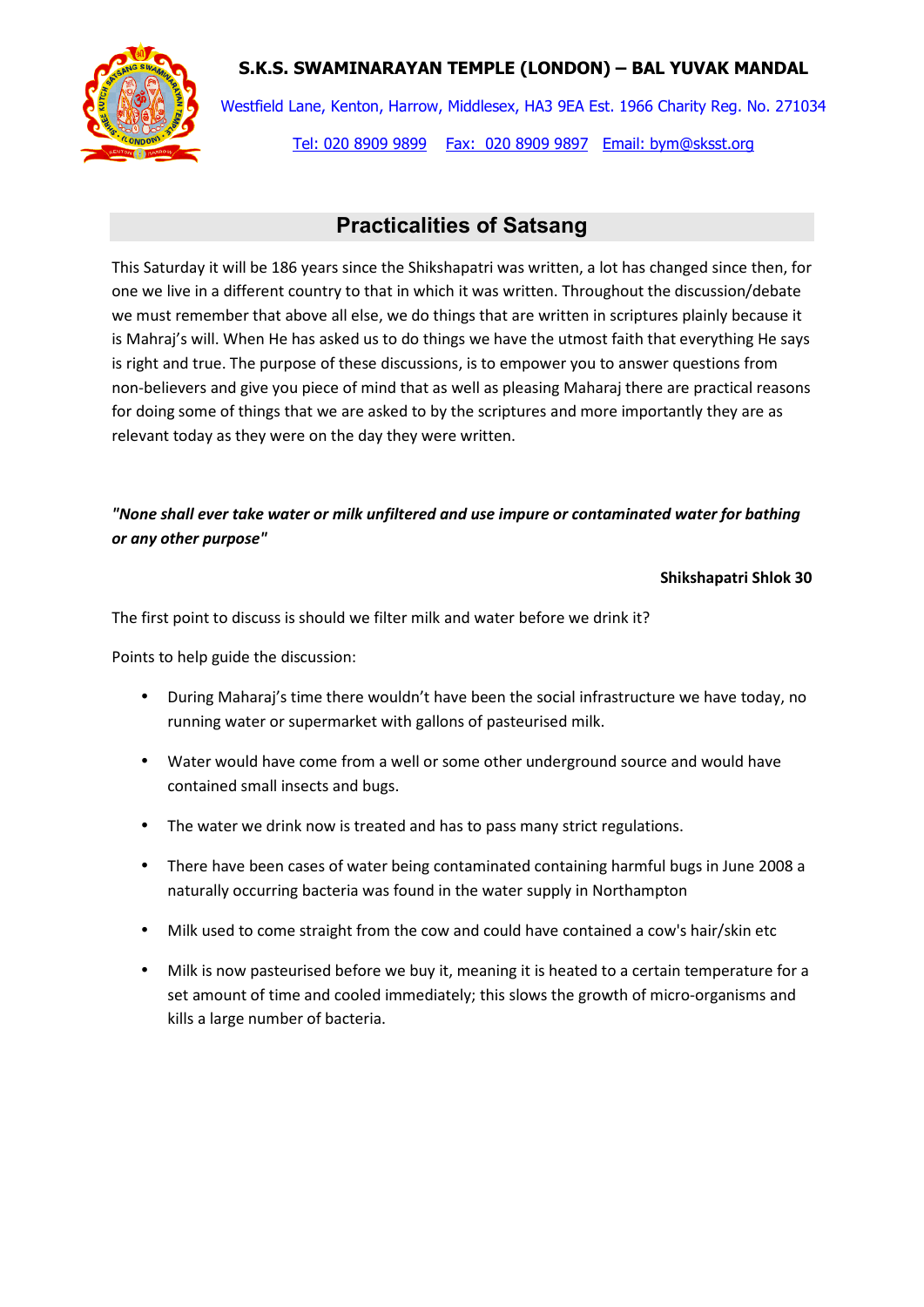### **S.K.S. SWAMINARAYAN TEMPLE (LONDON) – BAL YUVAK MANDAL**



Westfield Lane, Kenton, Harrow, Middlesex, HA3 9EA Est. 1966 Charity Reg. No. 271034

#### Tel: 020 8909 9899 Fax: 020 8909 9897 Email: bym@sksst.org

*"All my followers shall wake up early in the morning before sun rise; meditate Lord Krishna for a while; attend to the call of nature and brush the teeth sitting in a clean place, take bath with clean water; put on two washed clean clothes. Then sitting on a separate mate spread on a cleanly sanctified floor, facing the east or the north. They shall perform Achaman (sipping a few drops of water thrice. This is a purifying act and shall be performed at the beginning of every religious ceremony.) Then the males shall make 'U' shaped mark on the fore head (as stated before) with the round dot in it. And women with their husbands alive shall make red dot on the forehead with Kumkum. (Red powder) A widow shall make neither 'U' mark nor red dot (with Kumkum) on her forehead. Then all males or females shall offer mental worship to Shree Krishna. They shall bow down with devotion before the idol or the picture of Radha – Krishna; and chant the Krishna Mantra as far as their time allow. Then they may go to attend to their secular duties."* 

#### **Shikshapatri Shloks 49-54**

The second point to discuss is why do we have to have a bath, brushing teeth and answering the calls of nature, do puja and then eat in that order? And why should you get up before the sunrises.

Points to help guide discussion:

- Why can't we do it in any order as long as it gets done?
- Brushing your teeth before you eat breakfast can help to prevent the dental erosion that can wear away your teeth, most people are unaware that brushing their teeth after eating acidic food and drink can damage their teeth permanently. - This is an extract from findings by the British Dental Health Foundation.
- Can't touch puja before bath, can't eat before doing puja, therefore there is no question of order, it logic.
- Need to get rid of dead skin and small bacteria in your eyes ,mouth and rest of the body before touching anything.
- Maharaj was in India at the time and so the sun would set and rise at around the same time each day regardless of the season. In summer the sun rises at 0430 sometimes.
- There are certain times in the day when doing good deeds is multiplied by 1000.